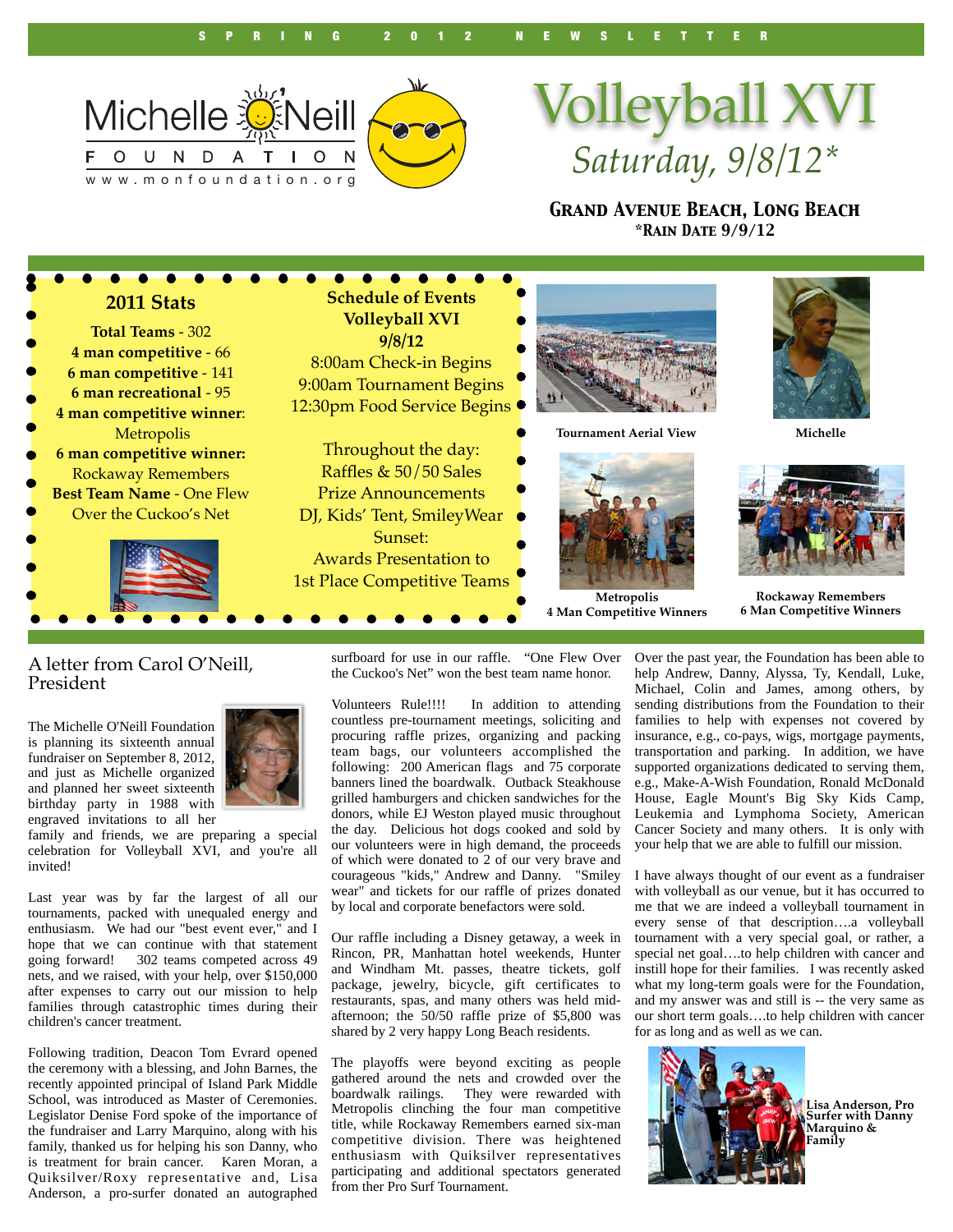### In Appreciation

### **2011 T-Shirt Sponsors Raffle Prize Benefactors**

Roxy Pro Soccer Kids Minnesota's Restaurant Olympia Asset Management Dreyfus Electricians' Local 3 Teamsters' Local 817 Vona & Vona LLP L&M Bus Corp. Durnan Group, Inc. Outback Steakhouse Glaceau Vitamin Water



# Through the Years..... Then and now

Addie K Allegria Hotel & Spa Aura at the Beach Beach House Beach Liquors The Benjamin Hotel Bikram Yoga, Long Beach Simone Bestman LMT Billy's Beach Café Pat Bisogno-Disney - Saratoga Springs The Bistro Bridge Club Casa Bomberos, Rincon, PR Cabana Century Elevator The Children's Place Joseph Christopher City of Long Beach Connolly's Pub & Perfect Pint Cotton Nail Danielle M Earch Arts Peter Duffy Furs East Park Chiropractic Facials by Kelly 5 Star Salon Duke Falcon's Sean Fallon Hot Yoga 4 You Grand Hyatt

**Grillfire** Hilton Times Square Hunter Mt. The Inn Jimmy Hays JDP Mechanical Kim's Nails Kravit Jewelers Kula Yoga KS Restorations Robin Landau LMT Laurel Luncheonette Lido Golf Club Local Cycles Lola's Long Beach Cinema Long Beach Florist Long Beach Surf Shop Long Beach Recreation Dept. Long Beach Wellness Maritime Surf Shop Mary Kay Cosmetics Matteo's Mio Posto Restaurant Minnesota's Restaurant Monterey Grill Mulberry Street Biddy Mulligans Nick's Tuscan Grill Omni Berkshire Hotel O'Neill's Restaurant Ooh La La

Opici Wine Company Phoenix Beverage Polo Ralph Lauren Pro Soccer Kids Rose & Eye Salon 263 Salon Sculpture Saloon Seating Solutions Skudin Surf & Swim Smith & Wollensky Speakeasy The Station for Hair Synergy Sun Kissed Tanning Sugo Ticket Town Tilles Center Eileen Trotta LMT Tutti Frutti U.S. Limousine Bobby Van's Steakhouse Tony Verderame Villa Mare WANK Skateboard Co. Patricia Wexler, M.D. West End/East End Pizza West End Coffee Shop Whale's Tail The Wharf Windham Mt. Woodloch Pines



#### Net Sponsors All Island Auto Sales A.O.H. Division 17

Bahia Social Club The Beach House Barrier Beach Management Beach Music Productions Beach Tennis USA The Bella Family Bikram Yoga Billy's Beach Café The Bridge Club Bulloch's of Belle Harbor The Cabana Caffe Laguna In Memory of FF Mike Carlo Family & Friends of Kieran Casey C-Town In Memory of Joseph Casazza Century Elevator

Champion Carpet Cleaning



In Memory of Michael Christensen The Cliggett Family Complete Casting/Jackie Kelly Connolly's Pub & Restaurant & The Perfect Pint The Cronin Family Danny's Crew Joyce & Frank Dikranis The Durnan Group In Memory of Drew Eidel Emigrant Savings Bank – L.I. Enterprise Association Steamfitters, Local #638 Erlin of Long Island Dorothy Finn Foundation The Finnegan Family Bennett A. Gallinaro, D.D.S. Val, Dirk & Baby Kylie Gorman Hagen School of Irish Dance In Memory of Mary Beth Hennessey

222  $\bullet$ **BEREES** Rich Heiles - EEVB E. W. Howell Co. Inc The Inn Jake's Wayback Burgers Edward Jones Investment The Irish Cottage Jackie Kelly-Complete Casting Kennedy Family King's Pharmacy King's 'n Things Peggy & Charlie Kingston Kiwanis Club of Long Beach Knights of Columbus Council #2626 Kravit Jewelers Lancer Insurance In Memory of Jamie - Landau Family In Memory of Virginia Laskas Local Union #3 Electricians Lola's Long Beach Polar Bears Long Beach Surf Shop

The Lyons Family In Memory of Mary McGahan Doreen & Chuck McWade Maggies Paratransit Corp. Maspeth Federal Savings Mio Posto Ristorante Minnesota's Restaurant Susan & Jack Minogue Montego Bay In Memory of John J. Murray Murray & McCann

NYC Check Express NYFP - New York Fabric Panel O'Neill's Restaurant

Ooh La La

Paninis & Bikinis Peknic, Peknic & Schaefer Frances Pope Foundation Pro Soccer Kids Ronald McDonald House of

 Long Island The Saloon Seaside Celebrations



**SNACK** Shine's Speakeasy The Station for Hair Sutton Place Swingbellys BBQ Total Fire Protection The Tormey Family Trainor's Tutti Frutti Frozen Yogurt Bobby Van's Voices Against Brain Cancer The Walters Family Jeanine Waterman Foundation Webair.com In Memory of Michael Weinberg Whale's Tail Jaime Whelan—Here With Us Always Always in our Hearts – Dona Whyte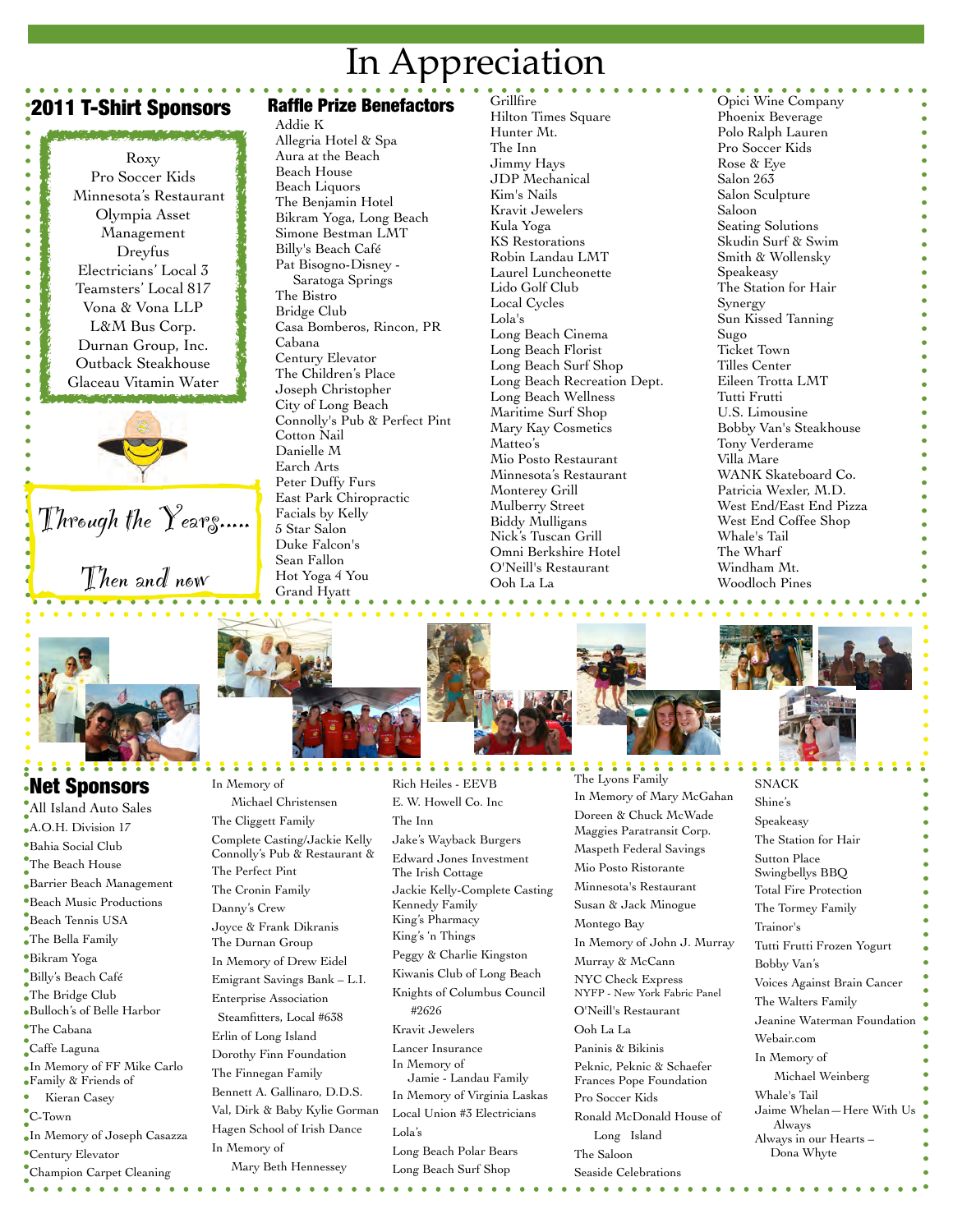

#### Colin Flood

For 6-year old Colin the night of December 23, 2011 was not spent sitting

around a lit up tree, talking with his brother about what Santa would bring. Instead, he sat in a hospital bed as he and his parents were told that the seasonal flu they thought he'd been battling was actually something they couldn't even have imagined: Acute Lymphocytic Leukemia. Colin has been in the hospital while undergoing chemotherapy, and doctors said that his best chance of survival would be a bone marrow transplant. Unfortunately, his brother was not a match, and a suitable donor needed to be found. Colin is at home now awaiting the transplant. Our thoughts and prayers go out to Colin, his parents -Jennifer and Kevin and his brother Brody.



#### Gavin Vander Schaaf

Gavin, now 7, had his first surgery for Chiari Malformation just before his 6th birthday

and a second surgery in January 2012. Chiari malformation is a structural problem at base of skull where the lower portion of the skull is too small to accommodate the lower portion of the brain, causes pain and is very difficult to diagnose. Regina, Gavin's Mom, told me that Gavin has a wonderful hopeful attitude and that, even though his pain may not allow him to play sports, he knows he has other gifts. Gavin is in the process of writing his autobiography which he will entitle "Circle of Life" so that other kids with chiari learn more about "their pains" and "regular kid pains." Gavin attends school and has two older sisters, Lily and Marin. We join Gavin in his prayer "Pains pains go away, don't come back another day. Amen."

#### James Stanton

KIDS KORNER



James is a delightful 10 year old who loves swimming, football and basketball. He is also a cancer patient who was diagnosed with an

inoperable brain tumor, a slow-growing astrocytoma, five years ago. He was initially treated at NYU Hassenfled with chemotherapy, and is now getting radiation at Winthrop. James is being home schooled. On the advice of his doctor, he will have to take a break from playing basketball during his radiation therapy, and I suspect that he will be very happy to get back on the court. In addition to James' love of sports, one of his favorite things is being covered by a "fresh out of the dryer" warm blanket. The Stantons have been sending us Christmas cards with James' photos over the last five years, and we have enjoyed watching him grow. We are pleased that the Stantons have allowed us to share their little boy, the love of their lives, with you. They are very grateful for the assistance that the Foundation has given them, and we in turn are grateful to all of you for your support.

#### Big Sky Kids Camper 2011 Erin Bentivegna



#### Local Organizations We Supported 2011-2012

Michael Brennan Scholarship, Camp Anchor Christmas Angels, Coaches for Cancer Dig Pink for Breast Cancer, Joseph Farrell Memorial Dorothy Finn Foundation, Kamp Kiwanis Corey Lovrich, Robert Manzoni Foundation Making Headway, Mustaches for Kids Polar Bears, Project Challenge Relay For Life, Stick It to Cancer Jeanine Waterman Foundation, Jaime Whelan Foundation Young Life



#### Kendall Curnuck

Kendall, now 9 years old, was diagnosed with Acute Lymphoblastic Leukemia in January

2010, and her courage has been an inspiration to young and old alike. When the young residents of Rockville Centre learned of her illness, they wanted to reach out and help. Jolie Creo (12 year old niece of Debbie Mantia, MON Committee member and best friend to Michelle) recruited some of her friends in RVC and organized a lemonade sale that raised over \$2,000 for Kendall. Word spread throughout the Rockville Centre community, and Jeannine Palladino, owner of Jeannine's Boutique, had a "Kindness for Kendall" day. We at the Foundation thank Jolie for introducing Kendall to us so that we too could make a difference in her life by making a distribution to her family. We wish Kendall continued good health in her fight against leukemia.

## To Benefit Children with Cancer & Special Needs **Donate &/or Register Online [www.monfoundation.org](http://www.monfoundation.org) Mail Registration &/or Donation to: Michelle O'Neill Foundation, Inc. 26 Oregon Street Long Beach, NY 11561** PayPal